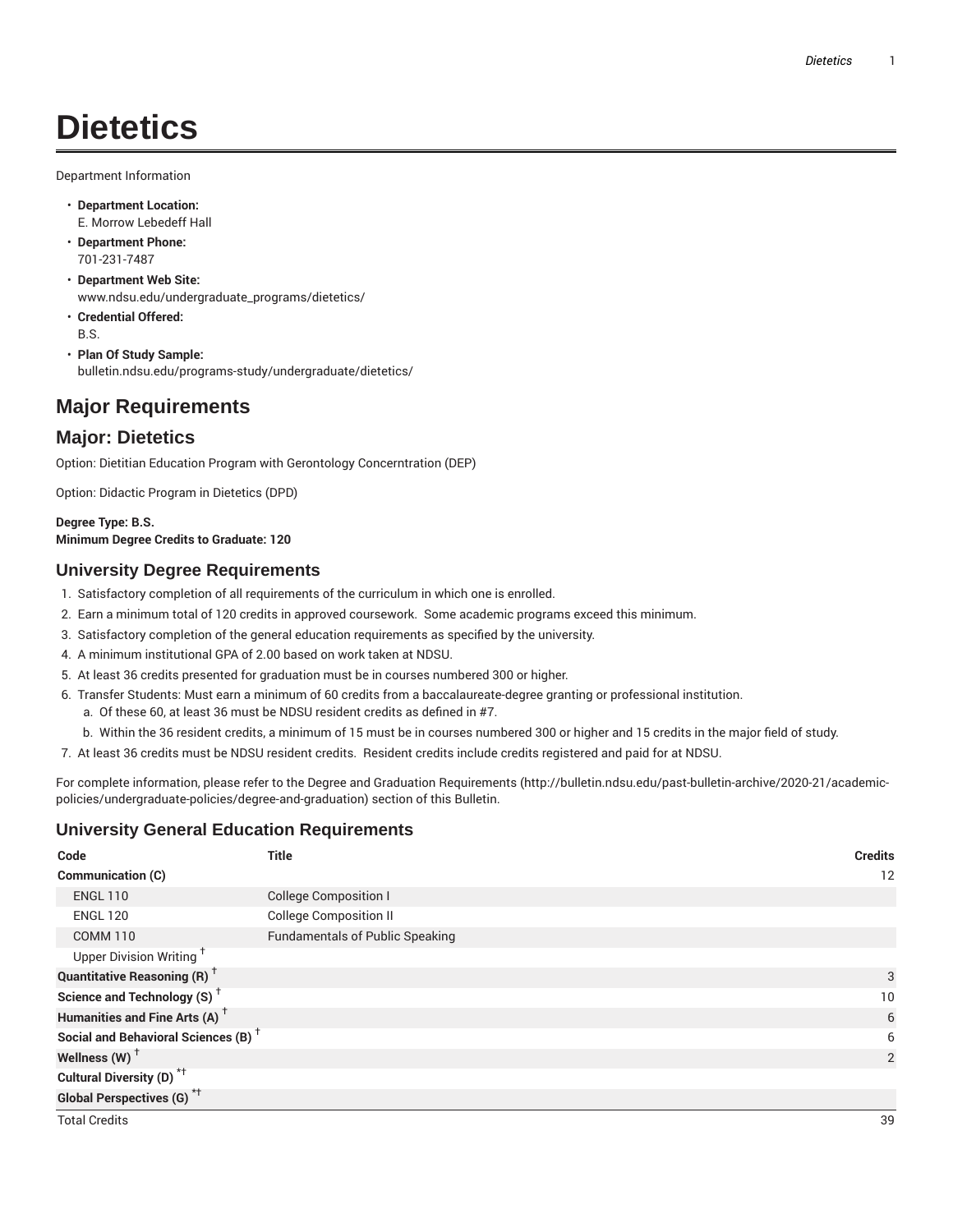- \* May be satisfied by completing courses in another General Education category.
- † General education courses may be used to satisfy requirements for both general education and the major, minor, and program emphases, where applicable. Students should carefully review major requirements to determine if specific courses can also satisfy these general education categories.
- A list of university approved general education courses and administrative policies are available here (http://bulletin.ndsu.edu/past-bulletinarchive/2020-21/academic-policies/undergraduate-policies/general-education/#genedcoursestext).

#### **Major Requirements**

A grade of "C" or better is required in all HNES prefix courses.

| Code                                            | <b>Title</b>                                                                             | <b>Credits</b> |
|-------------------------------------------------|------------------------------------------------------------------------------------------|----------------|
| <b>Dietetics Core Requirements</b>              |                                                                                          |                |
| <b>BIOC 260</b>                                 | <b>Elements of Biochemistry</b>                                                          | 4              |
| <b>BIOL 220</b>                                 | Human Anatomy and Physiology I                                                           | 4              |
| & 220L                                          | and Human Anatomy and Physiology I Laboratory (May satisfy general education category S) |                |
| <b>BIOL 221</b>                                 | Human Anatomy and Physiology II                                                          | $\overline{4}$ |
| & 221L                                          | and Human Anatomy and Physiology II Laboratory                                           |                |
| <b>CHEM 117</b>                                 | Chemical Concepts and Applications (May satisfy general education category S)            | 3              |
| <b>HNES 250</b>                                 | Nutrition Science (May satisfy general education category W)                             | 3              |
| <b>HNES 251</b>                                 | Nutrition, Growth and Development                                                        | 3              |
| <b>HNES 261</b>                                 | Food Selection and Preparation Principles                                                | $\sqrt{5}$     |
| & 261L                                          | and Food Selection and Preparation Principles Laboratory                                 |                |
| <b>HNES 291</b>                                 | Seminar                                                                                  | 1              |
| <b>HNES 351</b>                                 | <b>Metabolic Basis of Nutrition</b>                                                      | 4              |
| <b>HNES 354</b>                                 | Introduction to Medical Nutrition Therapy                                                | 4              |
| <b>HNES 361</b>                                 | Foodservice Systems Management I                                                         | 6              |
| &361L                                           | and Foodservice Systems Management I Laboratory                                          |                |
| <b>HNES 442</b>                                 | <b>Community Health and Nutrition Education</b>                                          | 6              |
| & 442L                                          | and Community Health and Nutrition Laboratory                                            |                |
| <b>HNES 458</b>                                 | Advanced Medical Nutrition Therapy                                                       | 4              |
| <b>HNES 460</b>                                 | Leadership and Communication in Dietetics                                                | $\mathbf{1}$   |
| <b>MGMT 320</b>                                 | <b>Foundations of Management</b>                                                         | 3              |
| <b>MICR 202</b>                                 | Introductory Microbiology                                                                | 3              |
| & 202L                                          | and Introductory Microbiology Lab (May satisfy general education category S)             |                |
| <b>PSYC 111</b>                                 | Introduction to Psychology (May satisfy general education category B)                    | 3              |
| <b>PSYC 211</b>                                 | Introduction To Behavior Modification                                                    | 3              |
| <b>STAT 330</b>                                 | Introductory Statistics (May satisfy general education category R)                       | 3              |
| <b>VETS 115</b>                                 | Medical Terminology for the Paraprofessional                                             | 1.             |
|                                                 | Select one of the following Dietetics Options listed below to complete the major:        | $4 - 21$       |
| Dietitian Education Program (DEP) - 21 credits  |                                                                                          |                |
| Didactic Program in Dietetics (DPD) - 4 credits |                                                                                          |                |
| <b>Total Credits</b>                            |                                                                                          | 72-89          |
|                                                 |                                                                                          |                |

| Code                                     | Title                                                | <b>Credits</b> |
|------------------------------------------|------------------------------------------------------|----------------|
| <b>Dietitian Education Program (DEP)</b> |                                                      |                |
| HNES 354L                                | Introduction to Medical Nutrition Therapy Laboratory | $\mathcal{P}$  |
| HNES 458L                                | Advanced Medical Nutrition Therapy Laboratory        | 3              |
| <b>HNES 480</b>                          | Dietetics Practicum (Capstone Experience)            | 12             |
| HNES 460L                                | Foodservice Systems Management II Laboratory         |                |
| <b>HNES 400</b>                          | Interprofessional Health Care Practice               | 3              |
| <b>Total Credits</b>                     |                                                      | 21             |